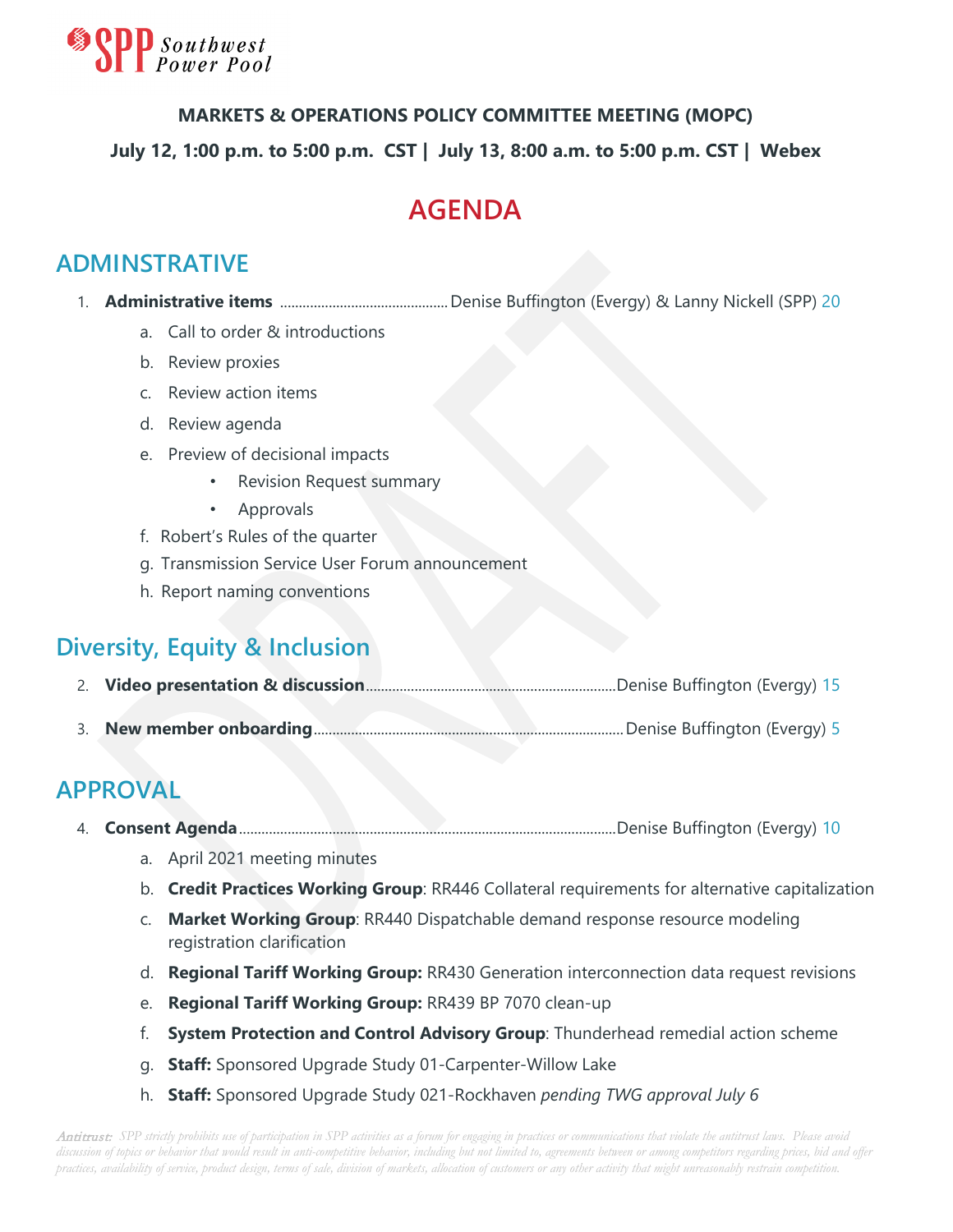- i. **Transmission Working Group:** RR438 Correct BP7350 GI modeling of variable energy resources
- j. **Transmission Working Group:** RR450 Operational Guide policy
- 5. **Operating Reliability Working Group/Operations Congestion Management Task Force** RR414 Initial effective limits to mitigate SOL exceedances ........................Doug Peterchuck (OPPD) 30
- 6. **Market Working Group**................................................................ Richard Ross (AEP) & Gary Cate (SPP) 60 RR449 Uncertainty product
- 7. **Regional Tariff Working Group**......................................Robert Pick (NPPD) & Zachary Sharp (SPP) 30 RR432 Revisions to Attachment U
- 8. **Supply Adequacy Working Group**...............................................................Natasha Henderson (GSEC) 30 RR418 Effective load carrying capability methodology for wind & solar resource accreditation
- 9. **Strategic & Creative Re-engineering of Integrated Planning Team (SCRIPT)** Generator interconnection backlog clearing policy proposal...............................Juliano Freitas (SPP) 60
- 10. **Staff** .................................................................................................................................................. Casey Cathey 45 Transmission planning work plan mitigation action plan

## **INFORMATIONAL**

| 14. NERC & NAESB update Manual Manual Manual Manual Manual Manual Charles Yeung (SPP) 25<br>North American Electric Reliability Corporation & North American Energy Standards Board<br>SPP responses to 2011 & 2018 winter events and FERC climate change conference |  |  |  |  |  |
|----------------------------------------------------------------------------------------------------------------------------------------------------------------------------------------------------------------------------------------------------------------------|--|--|--|--|--|
|                                                                                                                                                                                                                                                                      |  |  |  |  |  |
|                                                                                                                                                                                                                                                                      |  |  |  |  |  |
| 17. Integrating West parties into SPP RTO: terms and conditions  Bruce Rew (SPP) 45                                                                                                                                                                                  |  |  |  |  |  |
| 18. Project Review & Prioritization Committee update  Russell Quattlebaum (SPP) 30                                                                                                                                                                                   |  |  |  |  |  |

#### **WRITTEN REPORTS**